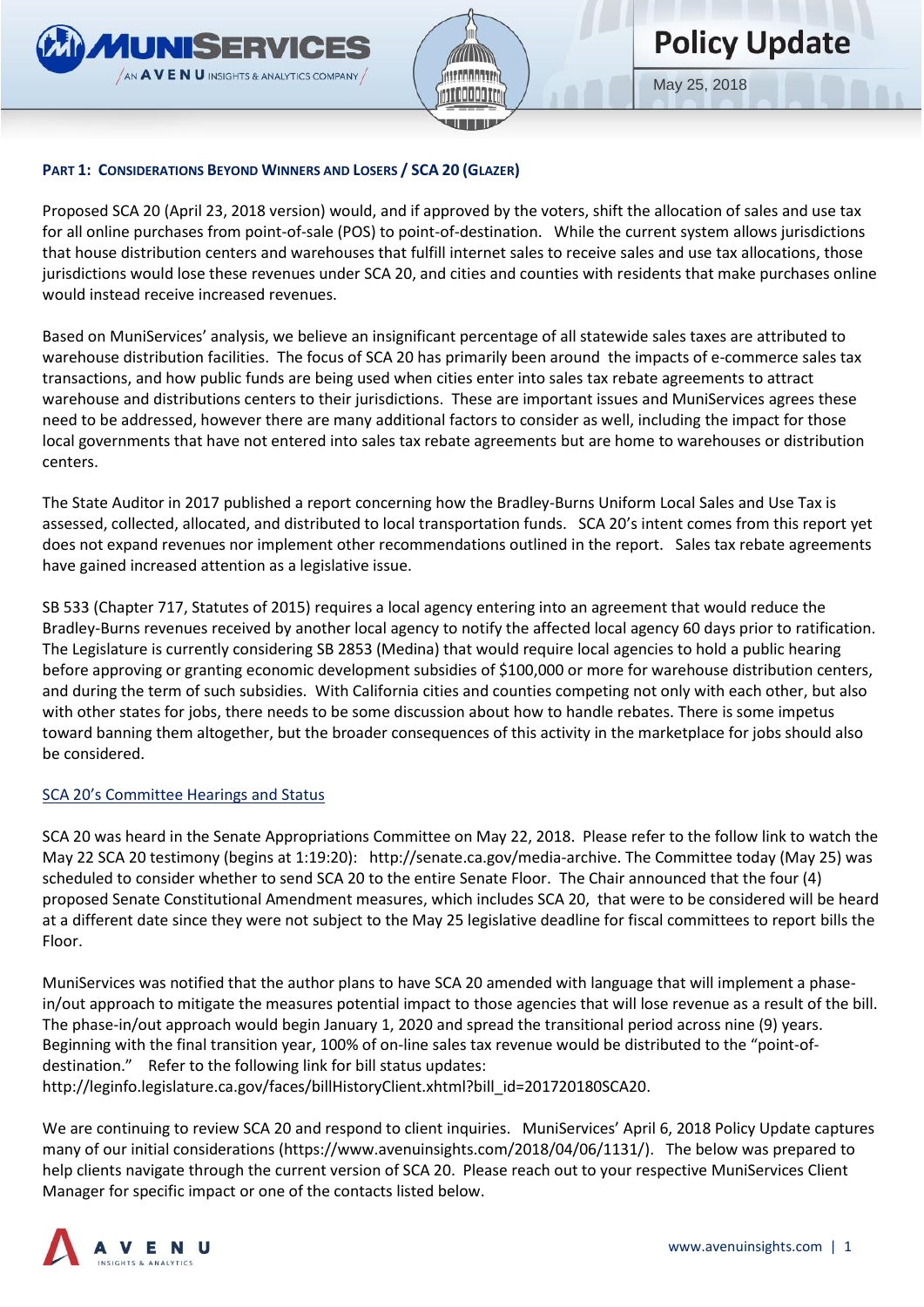



May 25, 2018

#### SCA 20's Reach Beyond On-Line Sales

- **EXECT** Taxes Impacted by SCA 20: SCA 20 includes a broad definition of online purchases, and it is not clear what the fiscal impact will be on jurisdictions whose tax base includes companies that conduct on line business-to-business transactions, sell construction materials, or have other complex sales transactions. The local taxes for online sales that are currently being reported by taxpayers and distributed to local jurisdictions based on point-of-sale (POS) such as the warehouse distribution locations are impacted.
- **EXECOUNTY Pools:** The local tax allocated to the countywide pools is not going to change as it is a "use tax" and excluded from SCA 20.
- **E** District Taxes: For on-line orders that are shipped, district taxes are collected and remitted based on the delivery address. This is current practice and will continue.
- **Impact on Purchases Made on Amazon.com:** Amazon will continue to report their sales as subject to use tax, not sales tax. Distribution warehouses are not considered places of businesses of Amazon.com. Also, the warehouse itself and the merchandise in them is owned by a subsidiary company and not Amazon.com.

### Concerns Regardless of Winning or Losing Under SCA 20

- **"Site-to-Store" Purchases Revenue:** "Site-to-store" are those purchases made on-line. These orders are picked up at a place where the retailer is located. Under the current California Department of Tax and Fee Administration (CDTFA) rules the revenue for "site-to-store" is reported to the countywide pools of the location of the retailer where the merchandise is picked up. MuniServices was told by the author's office that the CDTFA has requested that SCA 20 include language that continues this sourcing practice.
- **SCA 20 Goes Beyond Warehouses and Crosses Into "Business-to-Business" Transactions:** SCA 20 will apply to retailers that are in the "trade" businesses. These include business that are selling retail and selling resale to other stores. Many of these businesses also have an on-line presence.
- **Administrative Burden: Sales Must be Tracked Using Multiple Criteria:** Tracking systems must be in place for POS purchases, on-line orders shipped and delivered based on customer address, and tracking purchases that are "siteto-store."
- **EXECT ADDEST ACTES INTERT IT IS UNCLEAT HOW SALES ADDES** will be made in cases where on-line purchases are made and returned.
- **EXPAYER Taxpayer Compliance:** The ability to determine whether the taxpayer is correctly reporting the local tax under the sales criteria will be challenging and near impossible to confirm.
- **CDTFA Administrative Costs:** SCA 20 will make it difficult on businesses to track the proper place to which taxes should be reported causing increased errors and higher costs to administer. The Senate Appropriations Committee analysis states: "Specifically, CDTFA would incur increased costs to update regulations, develop new allocation schedules, revise publications, prepare special notice, revise audit and compliance manuals, program computers, train staff, and answer inquiries from taxpayers. In addition, the department would experience additional workload for its Local Revenue Allocation Section and Allocation Group to review local tax schedules, verify local tax allocations, and investigate and process misallocation inquiries. CDTFA's local tax cost allocation model is designed such that any increased costs associated with this measure would be borne by all funds in which sales and use tax revenue is deposited, including the General Fund."
- *South Dakota vs. Wayfair –* **Potential to Overturn** *Quill v. North Dakota***:** If *Quill* is over-turned by the United States Supreme Court , there may be a significant increase in sales and use tax revenue being allocated to local jurisdictions via the county pools from increased collection of California sales taxes. The *Quill* ruling concerned use tax and effectively prevented states from collecting any sales tax from retail purchases made over the Internet or other e-commerce route unless the seller had a physical presence in the state.